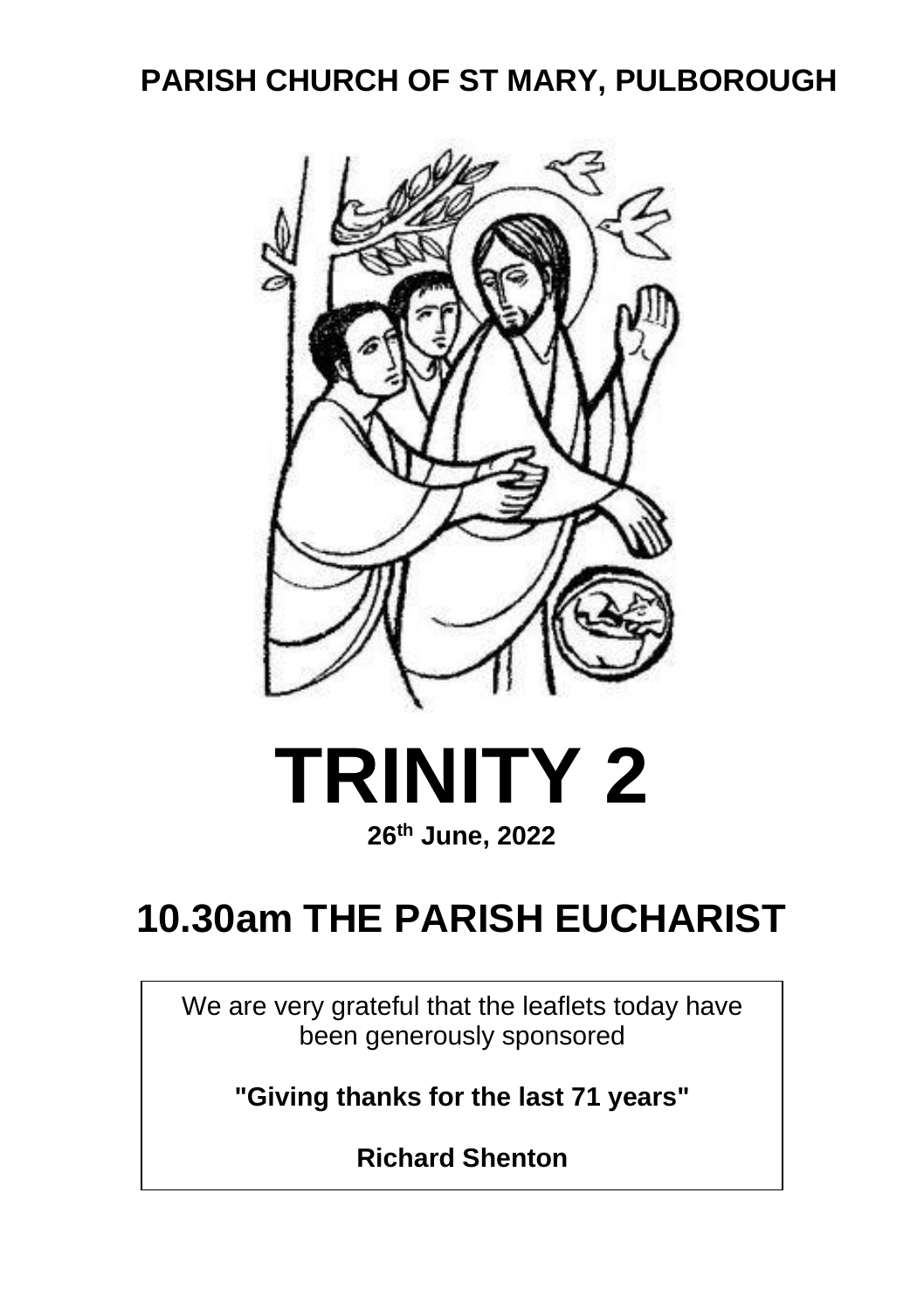Celebrant: Fr Paul The Homily: Vicky Smith Organist: Tony Hancock The Setting: The Pulborough Mass The Reading: Christine Lindsay The Intercessions: Austen Hindman

#### *We now administer communion in both kinds. Receiving consecrated wine directly from the chalice is offered for those who feel comfortable to do this. Please do not dip the consecrated wafer into the chalice.*

*Please wait to be directed to communion.*

*If you feel able to make a donation during the offertory hymn and you are a UK taxpayer, please use and complete the details on the Gift Aid white envelope you will find in your service leaflet. Thank you.*

*In the event of a fire or emergency in the Church, the exists available are: the West Door, the North Door, the South Door in the Chancel and the door through the Vestry. Please leave the building by an exist nearest to you.*

*Refreshments are served after the service.* 

 *Opening organ music: "Folk Tune" Percy Whitlock.*

*Please stand when the bell is rung*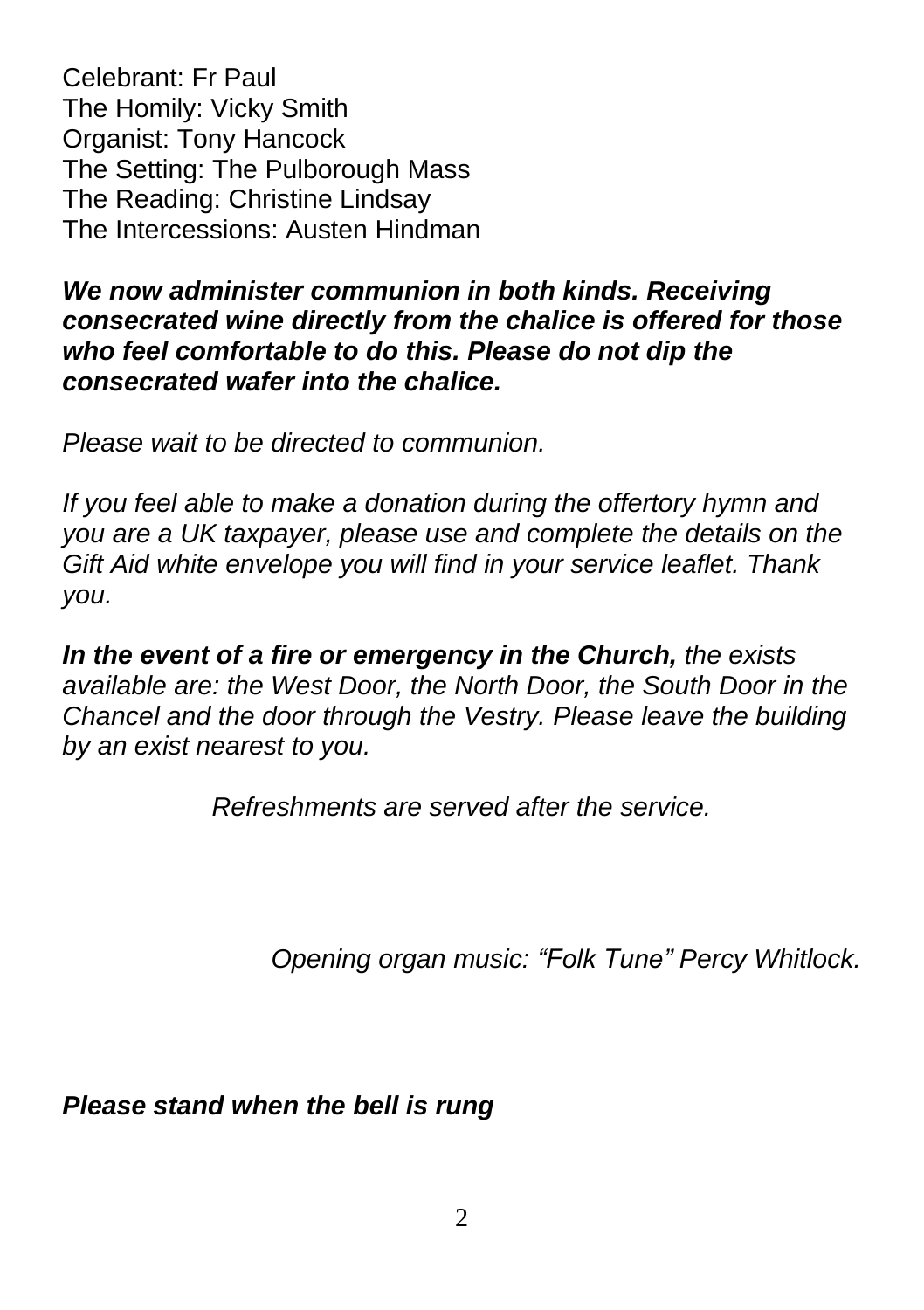# **The Entrance Hymn: NEH 340 (Tune 475) Timothy Dudley-Smith b 1926**

*based on Daniel 2.20-23*

- **1 Beyond all mortal praise God's Name be ever blest, unsearchable his ways, his glory manifest; from his high throne in power and might by wisdom's light he rules alone.**
- **2 Our times are in his hand to whom all flesh is grass, while as their Maker planned the changing seasons pass. He orders all: before his eyes earth's empires rise, her kingdoms fall.**
- **3 He gives to humankind, dividing as he will, all powers of heart and mind, of spirit, strength and skill: nor dark nor night but must lay bare its secrets, where he dwells in light.**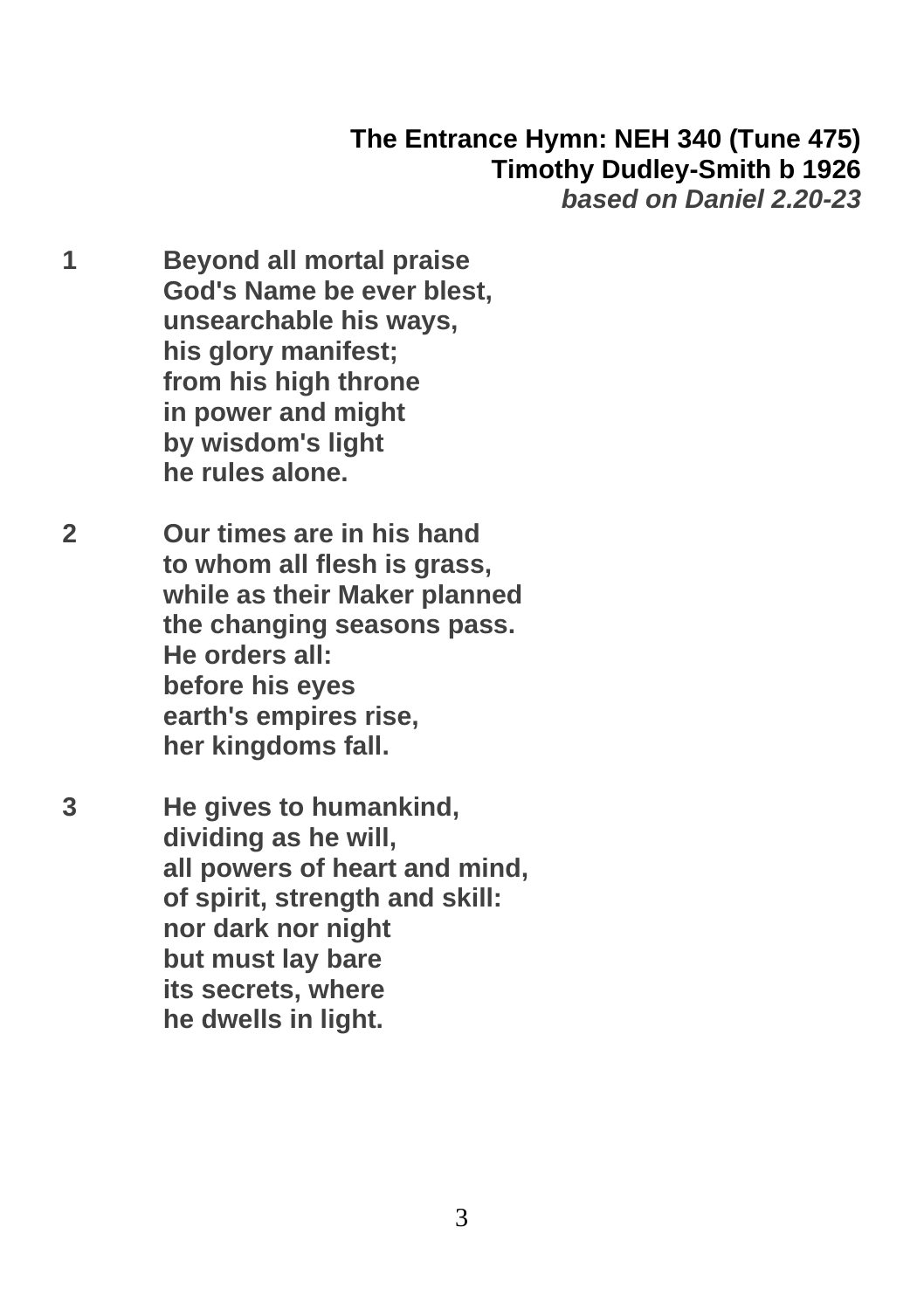**4 To God the only Lord our fathers' God, be praise; his holy Name adored through everlasting days. His mercies trace in answered prayer, in love and care, and gifts of grace.**

 $\mathfrak{B}$  In the name of the Father, and of the Son, and of the Holy Spirit. **Amen.**

**The Greeting**

Grace, mercy and peace from God our Father and the Lord Jesus Christ be with you.

## **And also with you.**

*Fr. Paul introduces the day's celebration and invites people to make an act of penitence*

**The Prayers of Penitence Father eternal, giver of light and grace, we have sinned against you and against our neighbour, in what we have thought, in what we have said and done, through ignorance, through weakness through our own deliberate fault. We have wounded your love, and marred your image in us. We are sorry and ashamed, and repent of all our sins. For the sake of your Son Jesus Christ, who died for us, forgive us all that is past; and lead us out from darkness to walk as children of light. Amen.**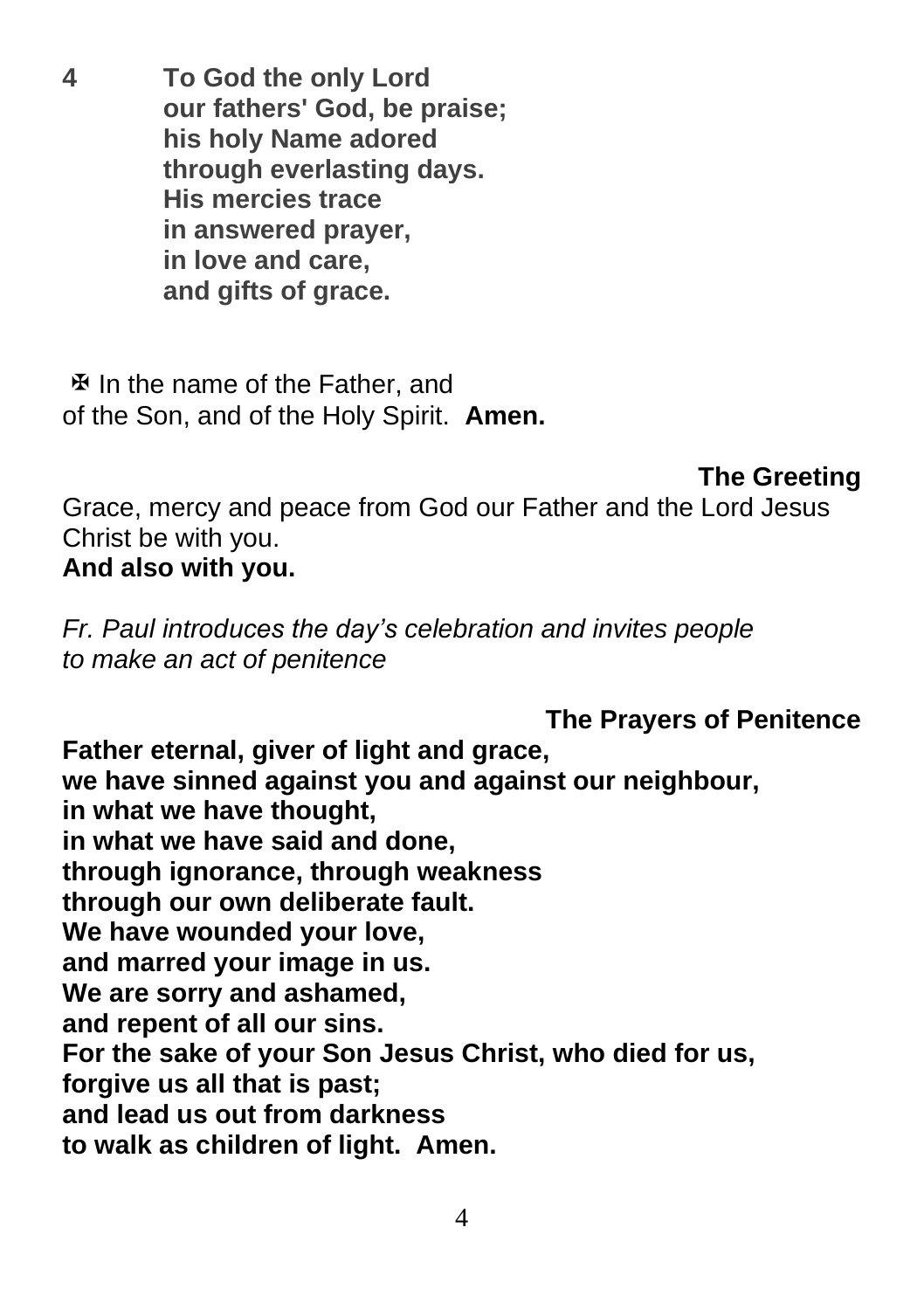### **The Absolution**

Almighty God, who forgives all who truly repent, have mercy upon us,  $\mathfrak F$  pardon and deliver us from all our sins, confirm and strengthen us in all goodness, and keep us in life eternal; through Jesus Christ our Lord. **Amen.**

**The Gloria** 

**Glory to God in the Highest, and peace to his people on earth. Lord God, Heavenly King, Almighty God and Father, we worship you, we give you thanks, we praise you for your glory.**

**Lord Jesus Christ, only Son of the Father, Lord God, Lamb of God, you take away the sin of the world; have mercy on us; You are seated at the right hand of the Father: receive our prayer.**

**For you alone are the Holy one, You alone are the Lord, You alone are the most high, Jesus Christ, with the Holy Spirit, in the Glory of God the Father. Amen**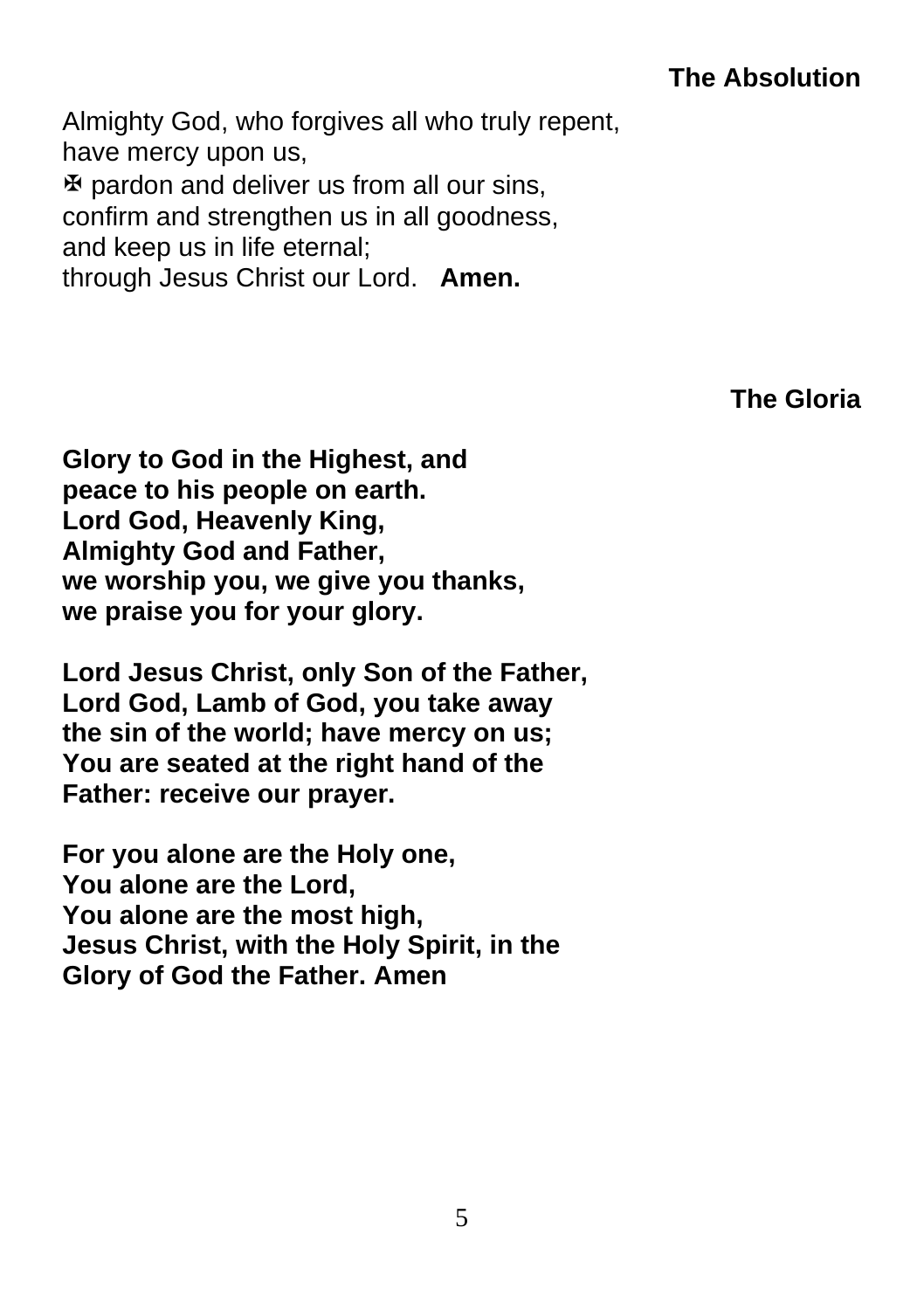Lord, you have taught us that all our doings without love are nothing worth: send your Holy Spirit and pour into our hearts that most excellent gift of love, the true bond of peace and of all virtues, without which whoever lives is counted dead before you. Grant this for your only Son Jesus Christ's sake, who is alive and reigns with you. in the unity of the Holy Spirit, one God, now and for ever**. Amen.**

# **THE LITURGY OF THE WORD**

#### *Please sit*

#### **The First Reading: 1 Kings 19. 15-16. 19-end**

The LORD said to him, 'Go, return on your way to the wilderness of Damascus; when you arrive, you shall anoint Hazael as king over Aram. Also you shall anoint Jehu son of Nimshi as king over Israel; and you shall anoint Elisha son of Shaphat of Abel-meholah as prophet in your place.

So he set out from there, and found Elisha son of Shaphat, who was ploughing. There were twelve yoke of oxen ahead of him, and he was with the twelfth. Elijah passed by him and threw his mantle over him. He left the oxen, ran after Elijah, and said, 'Let me kiss my father and my mother, and then I will follow you.' Then Elijah said to him, 'Go back again; for what have I done to you?' He returned from following him, took the yoke of oxen, and slaughtered them; using the equipment from the oxen, he boiled their flesh, and gave it to the people, and they ate. Then he set out and followed Elijah, and became his servant.

This is the word of the Lord **Thanks be to God**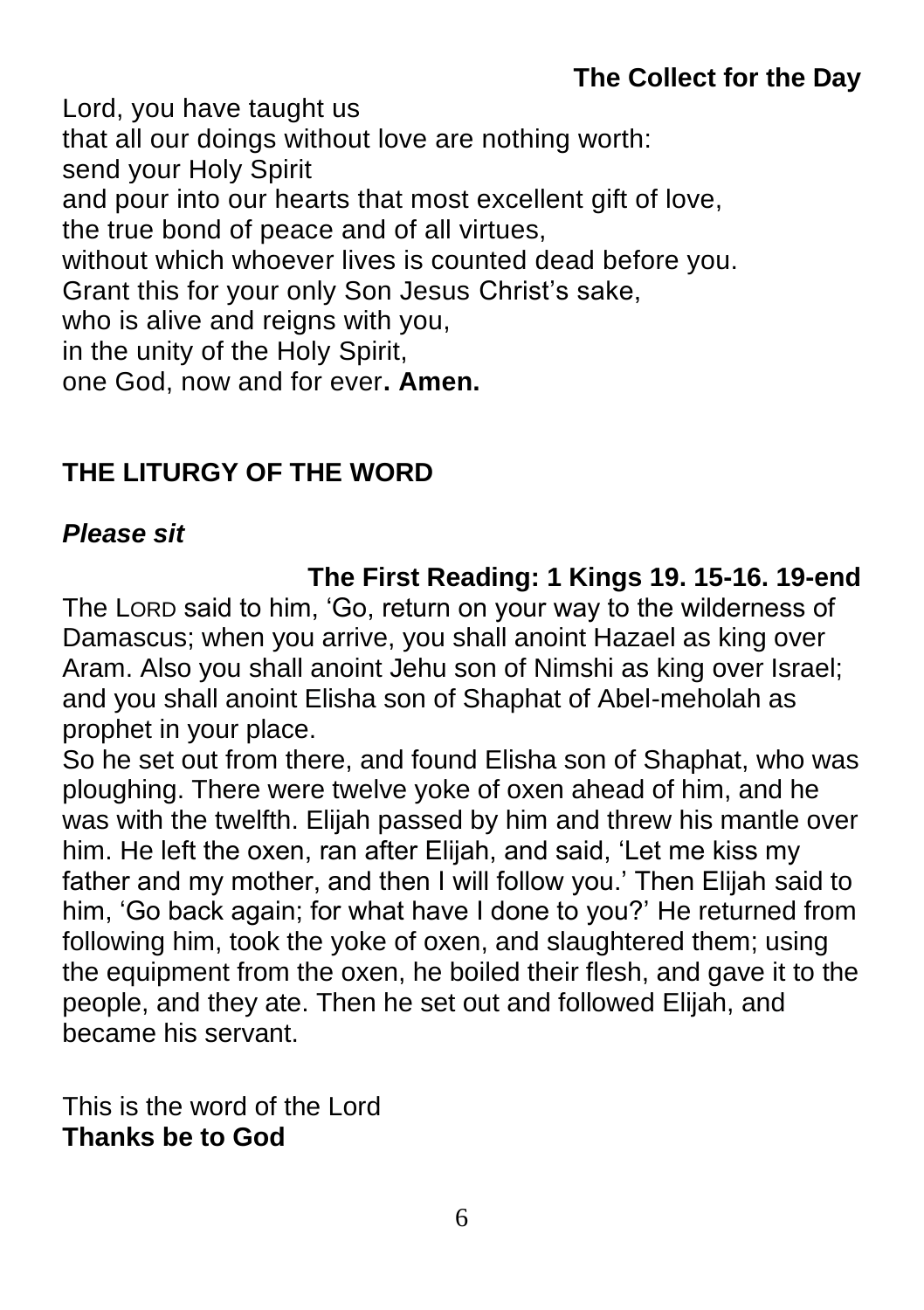#### **The Gradual Hymn: NEH 342 (Tune 452) Edwin Hatch (1835-89)**

- **1 Breathe on me, Breath of God fill me with life anew, that I may love what thou dost love, and do what thou wouldst do.**
- **2 Breathe on me, Breath of God, until my heart is pure; until with thee I will one will, to do and to endure.**
- **3 Breathe on me, Breath of God, till I am wholly thine; until this earthly part of me glows with the fire divine.**
- **4 Breathe on me, Breath of God: so shall I never die, but live with thee the perfect life of thine eternity.**

#### **The Gospel Reading: Luke 9. 51-end**

The Lord be with you **And also with you.**

Hear the Gospel of our Lord Jesus Christ according to Luke **Glory to you, O Lord.**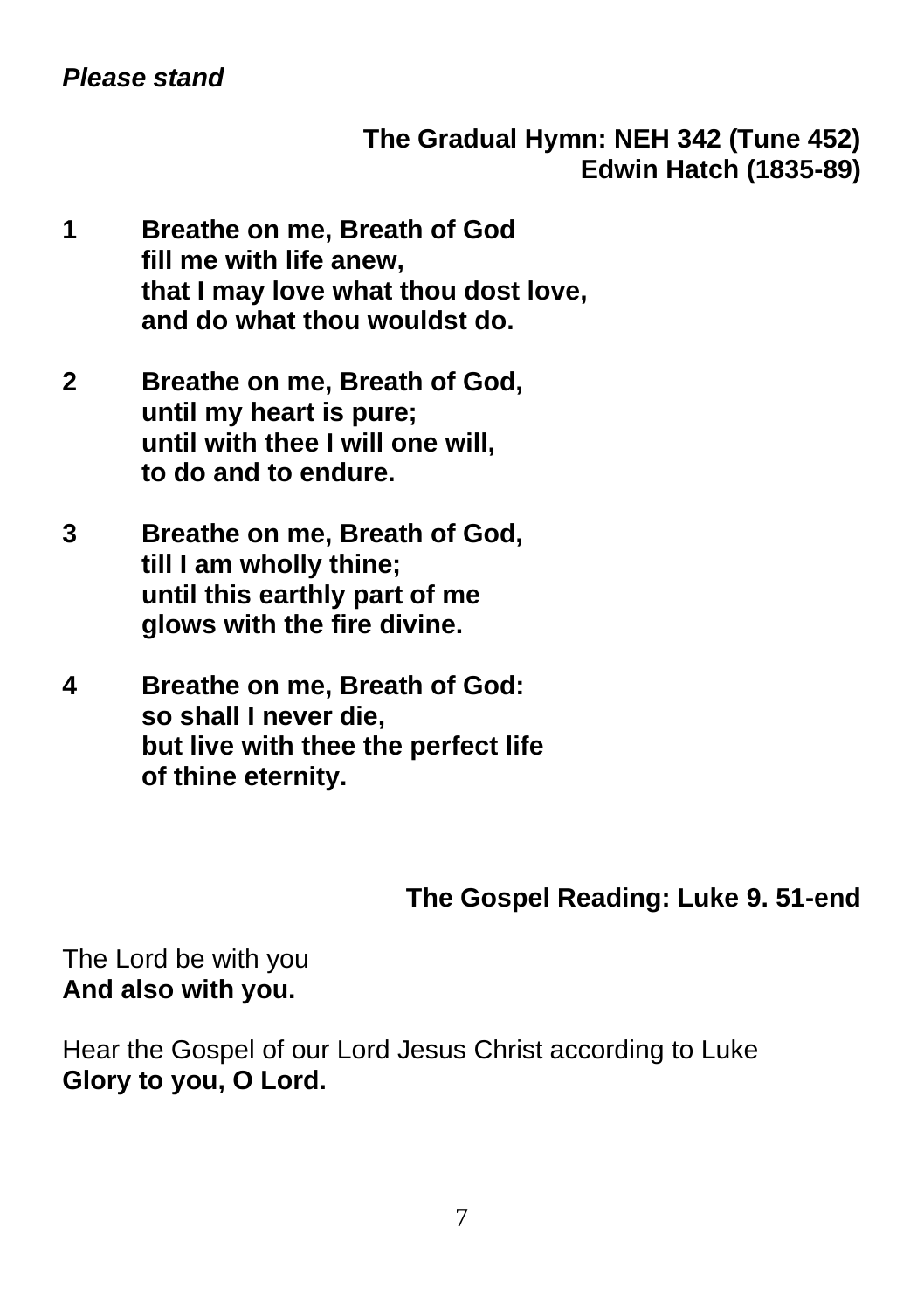When the days drew near for him to be taken up, he set his face to go to Jerusalem. And he sent messengers ahead of him. On their way they entered a village of the Samaritans to make ready for him; but they did not receive him, because his face was set towards Jerusalem. When his disciples James and John saw it, they said, 'Lord, do you want us to command fire to come down from heaven and consume them?' But he turned and rebuked them. Then they went on to another village.

As they were going along the road, someone said to him, 'I will follow you wherever you go.' And Jesus said to him, 'Foxes have holes, and birds of the air have nests; but the Son of Man has nowhere to lay his head.' To another he said, 'Follow me.' But he said, 'Lord, first let me go and bury my father.' But Jesus said to him, 'Let the dead bury their own dead; but as for you, go and proclaim the kingdom of God.' Another said, 'I will follow you, Lord; but let me first say farewell to those at my home.' Jesus said to him, 'No one who puts a hand to the plough and looks back is fit for the kingdom of God.'

This is the Gospel of the Lord. **Praise to you, O Christ.**

*Please sit*

**The Homily**

*Please stand*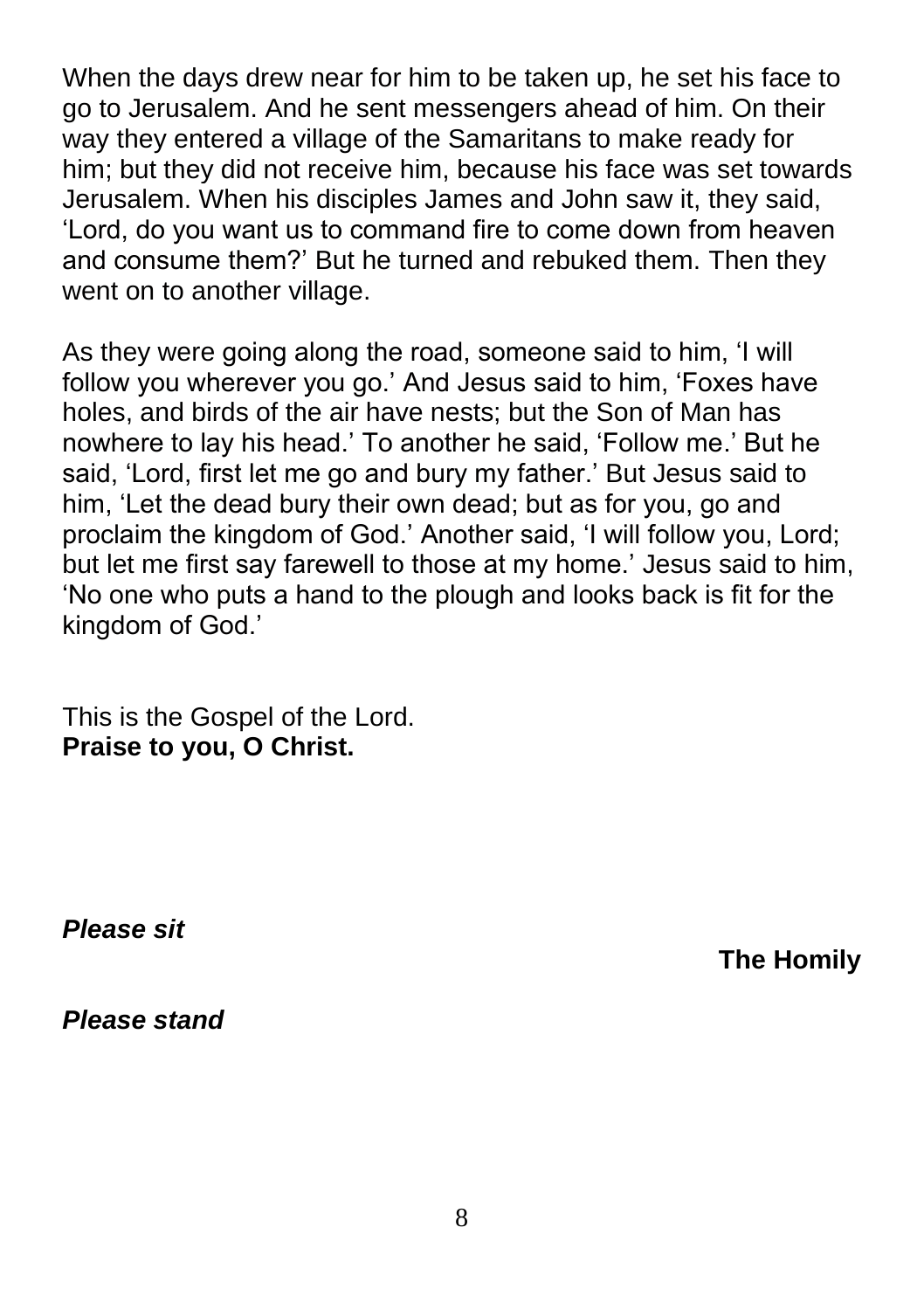**We believe in one God, the Father, the Almighty, maker of heaven and earth, of all that is, seen and unseen.**

**We believe in one Lord Jesus Christ, the only Son of God, eternally begotten of the Father, God from God, Light from Light, true God from true God, begotten, not made, of one Being with the Father; through him all things were made. For us and for our salvation he came down from heaven, was incarnate from the Holy Spirit and the Virgin Mary and was made man. For our sake he was crucified under Pontius Pilate; he suffered death and was buried. On the third day he rose again in accordance with the Scriptures; he ascended into heaven and is seated at the right hand of the Father. He will come again in glory to judge the living and dead, and his kingdom will have no end.**

**We believe in the Holy Spirit,**

**the Lord, the giver of life,**

**who proceeds from the Father and the Son,**

**who with the Father and the Son is**

**worshipped and glorified,**

**who has spoken through the prophets.**

**We believe in one holy catholic and apostolic Church. We acknowledge one baptism for the forgiveness of sins.**

**We look for the resurrection of the dead, and the life of the world to come. Amen.**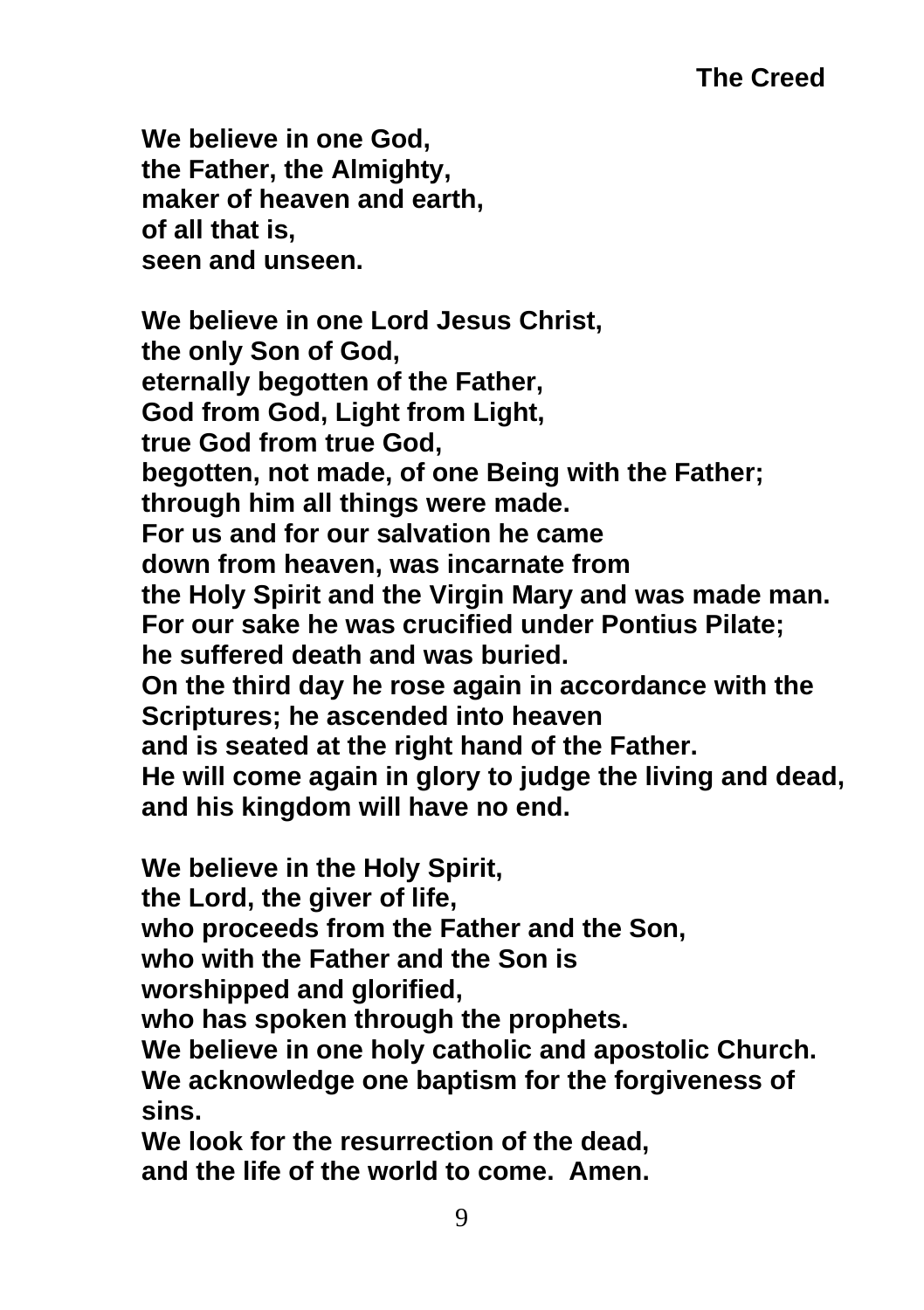*We pray for the Anglican Communion and for its unity, praying on this day for God's blessing upon all the preparations for the Lambeth conference and those who will be attending it.*

*We continue to pray for all those caught up in the conflict in Ukraine especially people living in the East of the country. We pray for all world leaders, diplomats and ambassadors and all working for the common good.*

*We pray for the work of Education West Africa, the people of Sierra Leone and the work of the Church there, also we continue to pray for the work of FSW across the Diocese.*

*We pray for our local Care Homes: Hillside Lodge, The Anchorage, Petworth Cottage Nursing Home, Rotherlea and Barlavington Manor*

*Those who are in need of continued prayer: Arthur Varndell, Mark and Elizabeth Perry-Nash, Andrew Morgan*

*Pray to rest in peace: Peggy Burton, Patricia Ives, Helen Draper*

*Anniversary of death: Tom Allfrey, Oliver Henderson, Francesca Dixon (Priest), Ann Standing and Ian Standing*

*Together with the other churches in the Village we pray for those who work for or assist with the voluntary and uniformed groups, the Parish Council, the Pulborough Partnership and the emergency services in the Pulborough, Nutbourne and North Heath.*

*Please stand*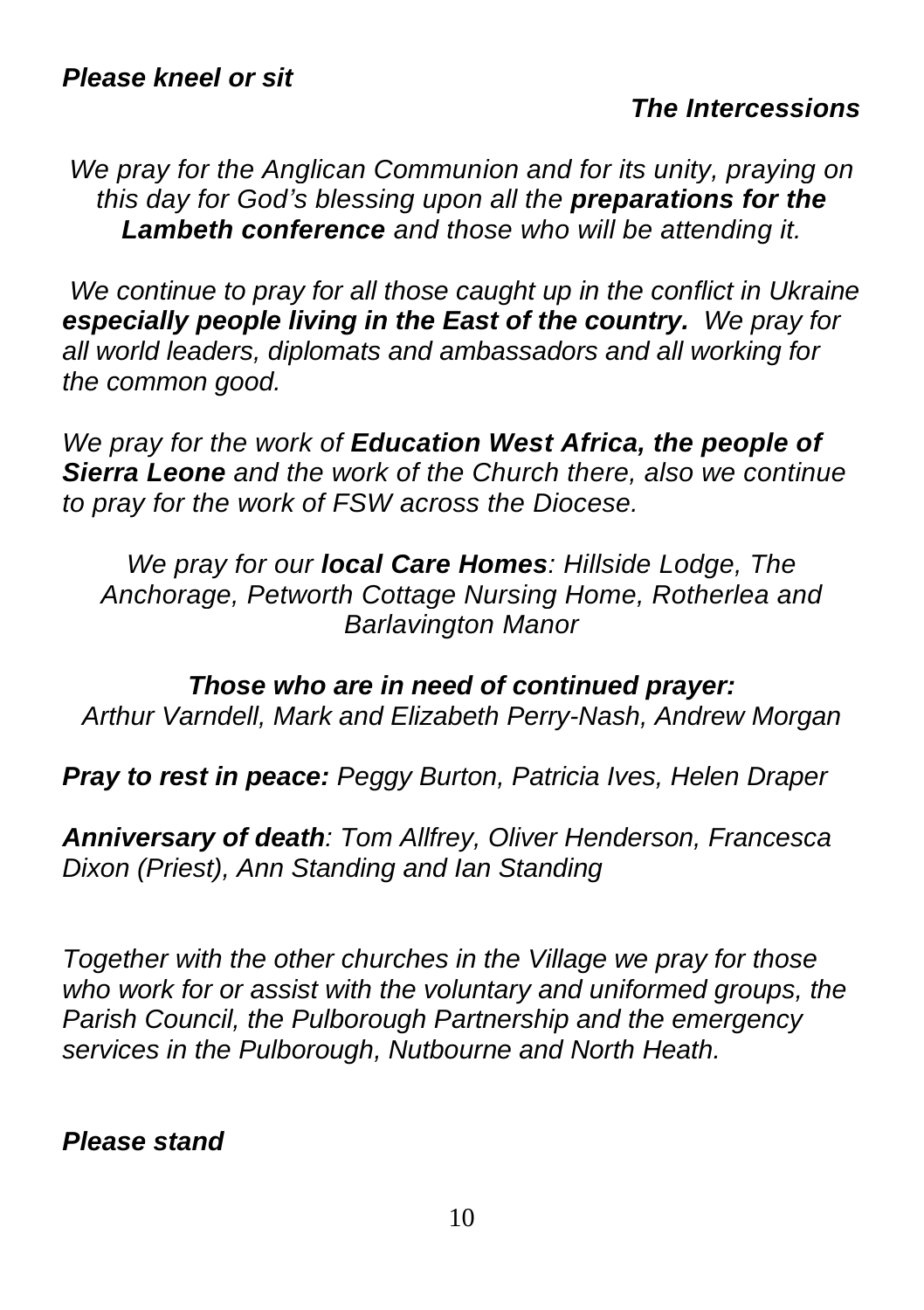**The Peace**

*Fr. Paul introduces the Peace:*

The peace of the Lord be always with you. **And also with you.**

Let us offer each other the sign of peace.



**The Offertory Hymn: NEH 420 John Ernest Bode (1816-1874)**

- **1 O Jesus, I have promised to serve thee to the end; be thou for ever near me, my Master and my Friend: I shall not fear the battle if thou art by my side, nor wander from the pathway if thou wilt be my guide.**
- **2 O let me hear thee speaking in accents clear and still, above the storms of passion, the murmurs of self-will; O speak to reassure me, to hasten or control; O speak, and make me listen, thou guardian of my soul.**
- **3 O Jesus, thou hast promised to all who follow thee, that where thou art in glory there shall thy servant be; and, Jesus, I have promised to serve thee to the end: O give me grace to follow, my Master and my Friend.**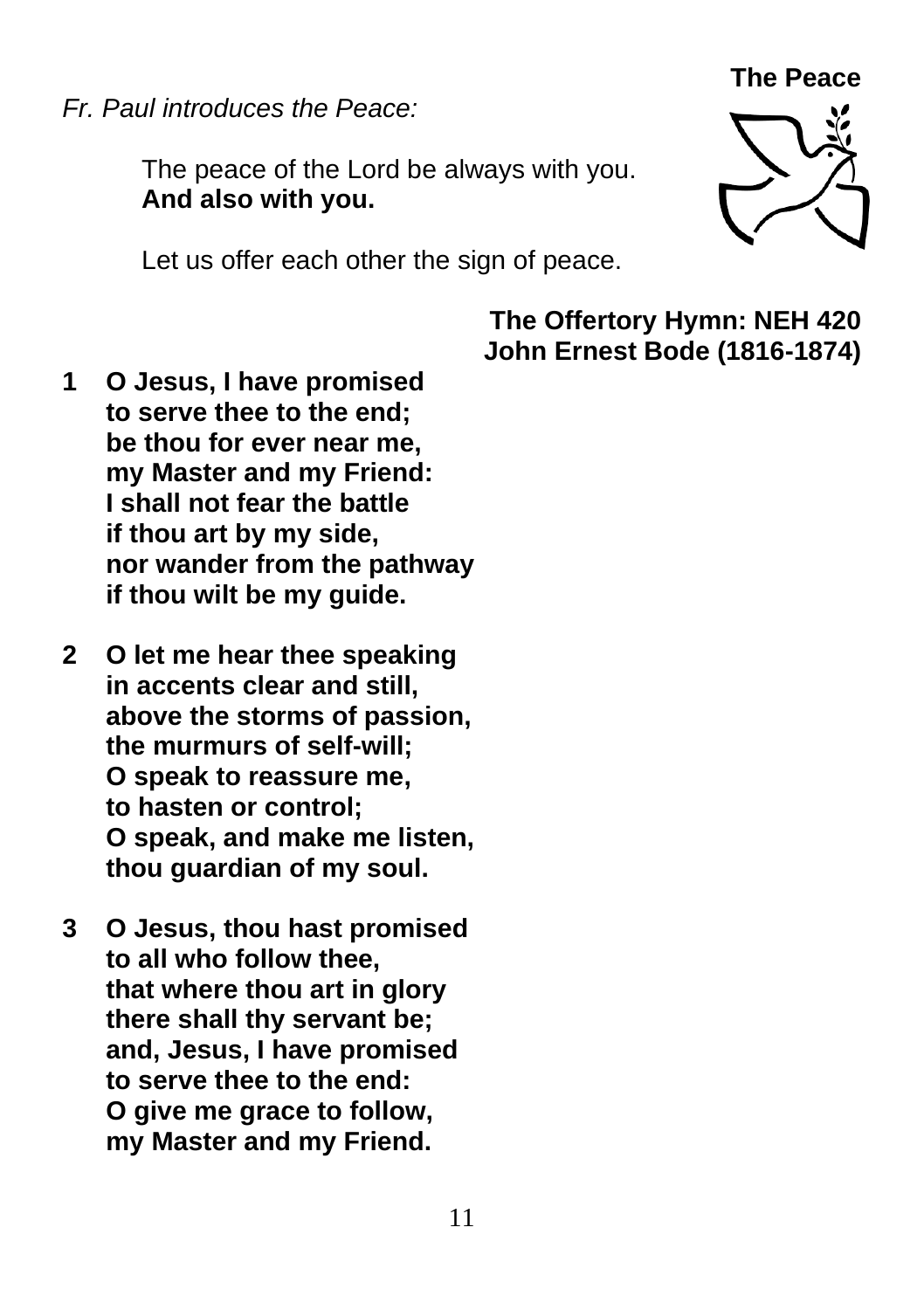**4 O let me see thy foot-marks, and in them plant mine own; my hope to follow duly is in thy strength alone: O guide me, call me, draw me, uphold me to the end; and then in heaven receive me, my Saviour and my Friend.**

> Pray dear brothers and sisters that my sacrifice and yours may be acceptable to God, the almighty Father.

**May the Lord accept the sacrifice at your hands, for the praise and glory of his name, for our good, and the good of all his holy Church.**

*The Prayer over the Gifts is said:*

**The Eucharistic Prayer**

The Lord be with you **and also with you.**

Lift up your hearts **We lift them to the Lord**

Let us give thanks to the Lord our God **It is right to give thanks and praise**

*Fr. Paul continues with the prayer*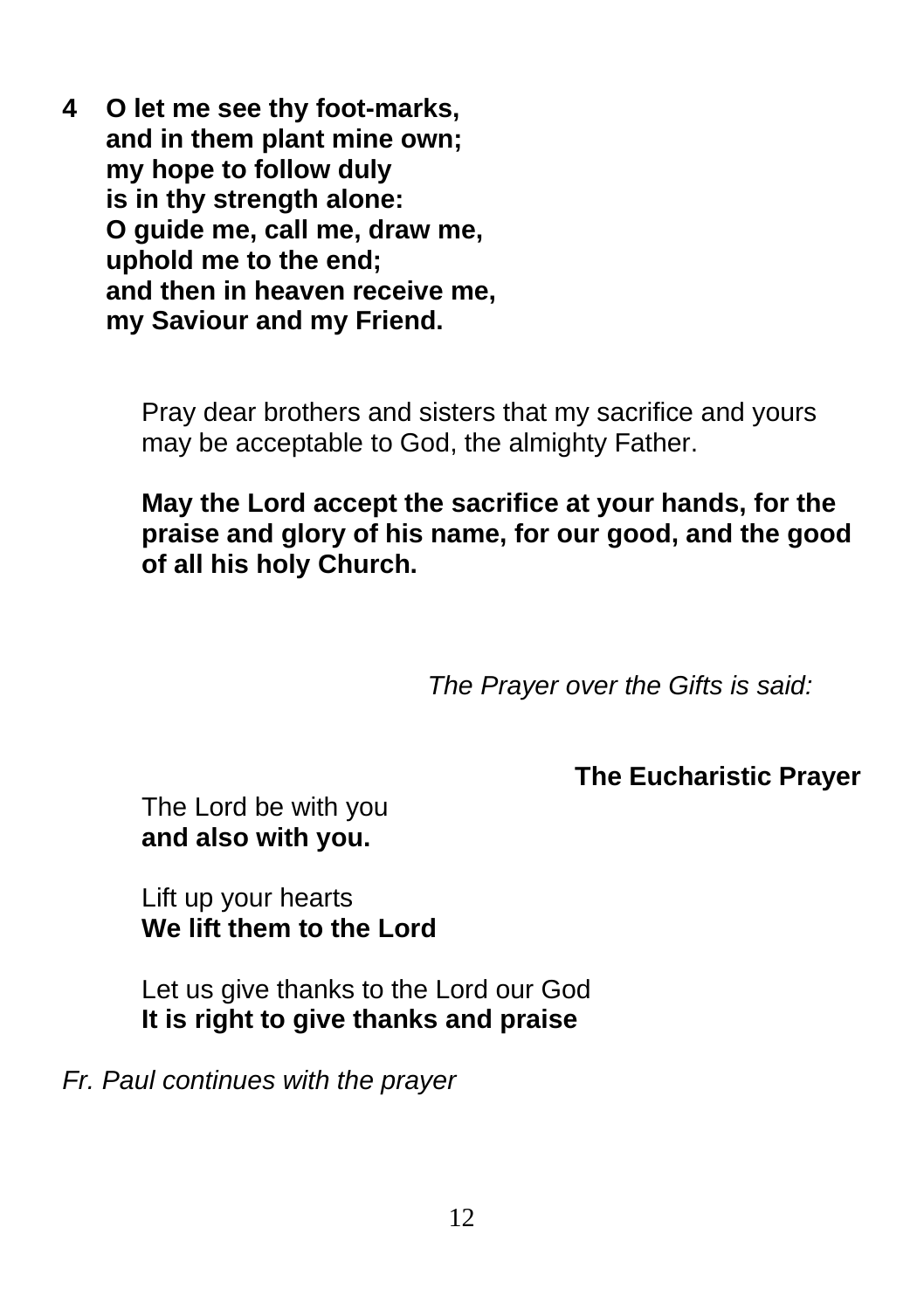**Holy, holy, holy Lord, God of power and might, Heaven and earth are full of your glory. Hosanna in the highest.**

**Blessed is he who comes in the name of the Lord. Hosanna in the highest.**

*Fr. Paul continues until the following is used:*

Praise to you, Lord Jesus: **Dying you destroyed our death rising you restored our life: Lord Jesus, come in glory**

*Fr. Paul continues and leads into the conclusion of the prayer to which all say***:**

**Blessing and honour and glory and power be yours for ever and ever. Amen**

*Please kneel or sit*

**The Lord's Prayer**

**Our Father, who art in heaven, hallowed be thy name; thy kingdom come; thy will be done; on earth as it is in heaven. Give us this day our daily bread. And forgive us our trespasses, as we forgive those who trespass against us. And lead us not into temptation; but deliver us from evil. For thine is the kingdom, the power, and the glory, for ever and ever. Amen.**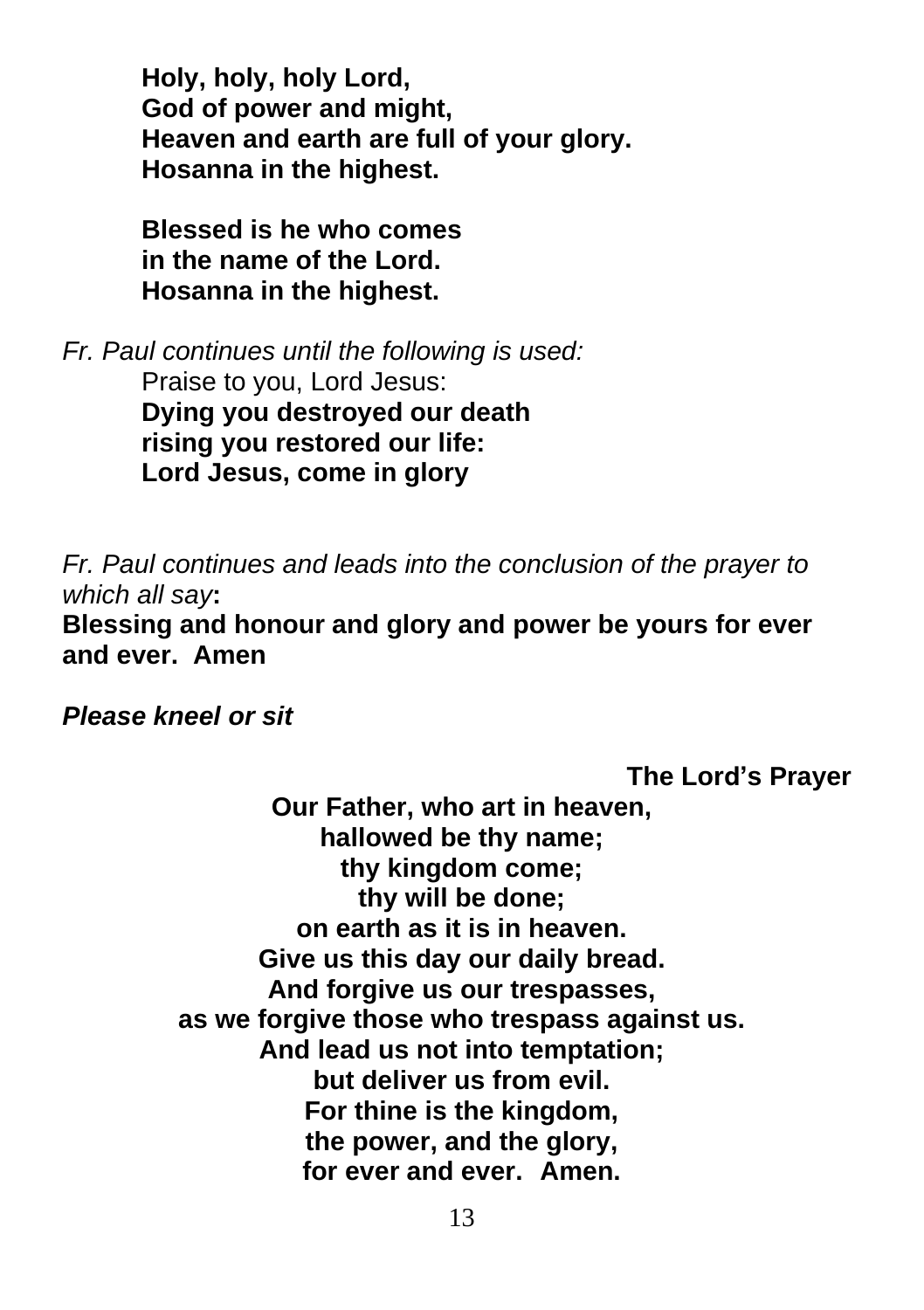**Отче наш, що єси на небесах, Нехай святиться Ім'я Твоє. Хай прийде Царство Твоє, нехай буде воля Твоя Як на небі, так і на землі Хліб наш насущний дай нам сьогодні. І прости нам провини наші, як і ми прощаємо винуватцям нашим. І не введи нас у спокусу, але визволи нас від лукавого. Бо Твоє є Царство, і сила, і слава навіки. Амінь**

#### **The Breaking of the Bread**

We break this bread to share in the Body of Christ. **Though we are many, we are one body, because we all share in one Bread**

**Lamb of God, you take away the sin of the world, have mercy on us.**

**Lamb of God, you take away the sin of the world, have mercy on us.**

**Lamb of God, you take away the sin of the world, grant us peace.**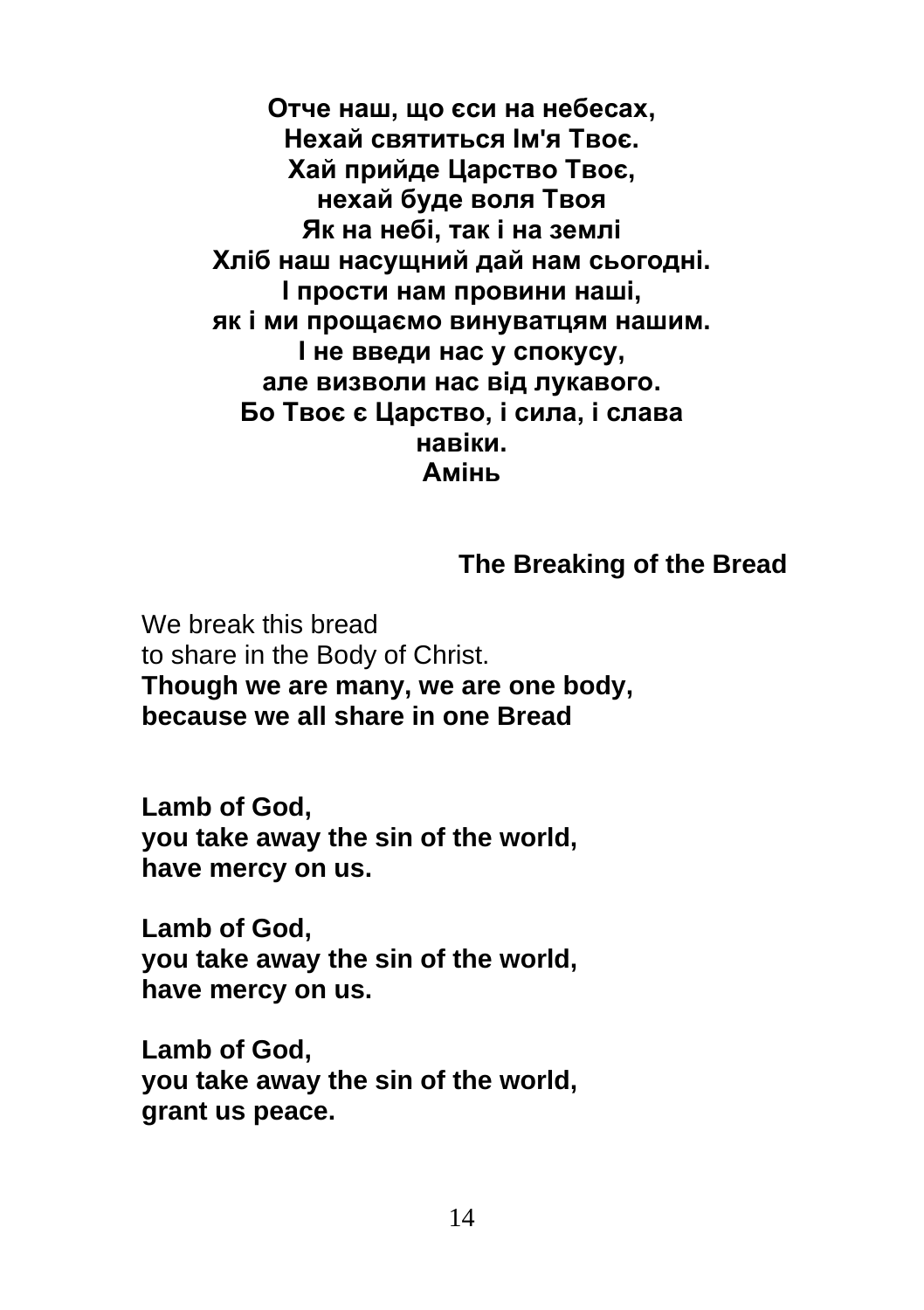## **The Giving of Communion**

*Fr. Paul issues the invitation to communion in these or very similar words:*

Jesus is the Lamb of God who takes away the sin of the world. Blessed are those who are called to his supper. **Lord, I am not worthy to receive you, but only say the word, and I shall be healed.**

> **Communion Hymn: NEH 434 Henry Kirke White (1785-1806), Frances Sara Colquhoun (1809-1877)**

- **1 Oft in danger, oft in woe, onward, Christians, onward go; bear the toil, maintain the strife, strengthened with the bread of life.**
- **2 Onward, Christians onward go, join the war, and face the foe; will ye flee in danger's hour? know ye not your Captain's power?**
- **3 Let your drooping hearts be glad; march in heavenly armour clad; fight, nor think the battle long: victory soon shall tune your song.**
- **4 Let not sorrow dim your eye; soon shall every tear be dry; let not fears your course impede; great your strength, if great your need.**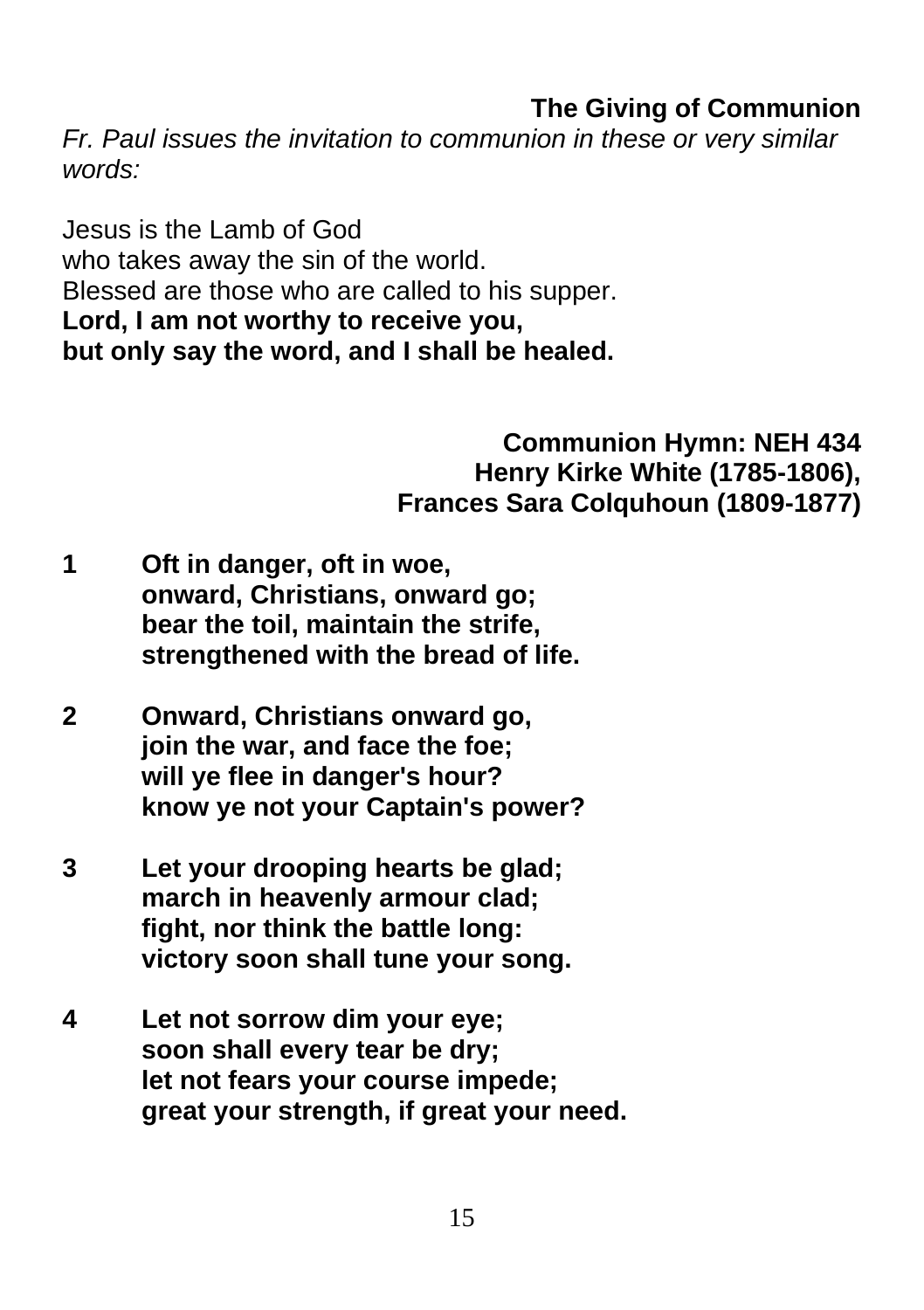**5 Onward then to battle move; more than conquerors you shall prove; though opposed by many a foe, Christian soldiers, onward go.**

# **The Prayer after Communion**

Loving Father, we thank you for feeding us at the supper of your Son: sustain us with your Spirit, that we may serve you here on earth until our joy is complete in heaven. and we share in the eternal banquet with Jesus Christ our Lord. **Amen**

**Almighty God, we thank you for feeding us with the body and blood of your Son Jesus Christ. Through him we offer you our souls and bodies to be a living sacrifice. Send us out in the power of your Spirit to live and work to your praise and glory. Amen**

*Notices are now given out*

#### *Please stand*

The Lord be with you. **and also with you.**

Go in the peace of Christ. **Thanks be to God.**

#### **The Blessing**

**The Dismissal**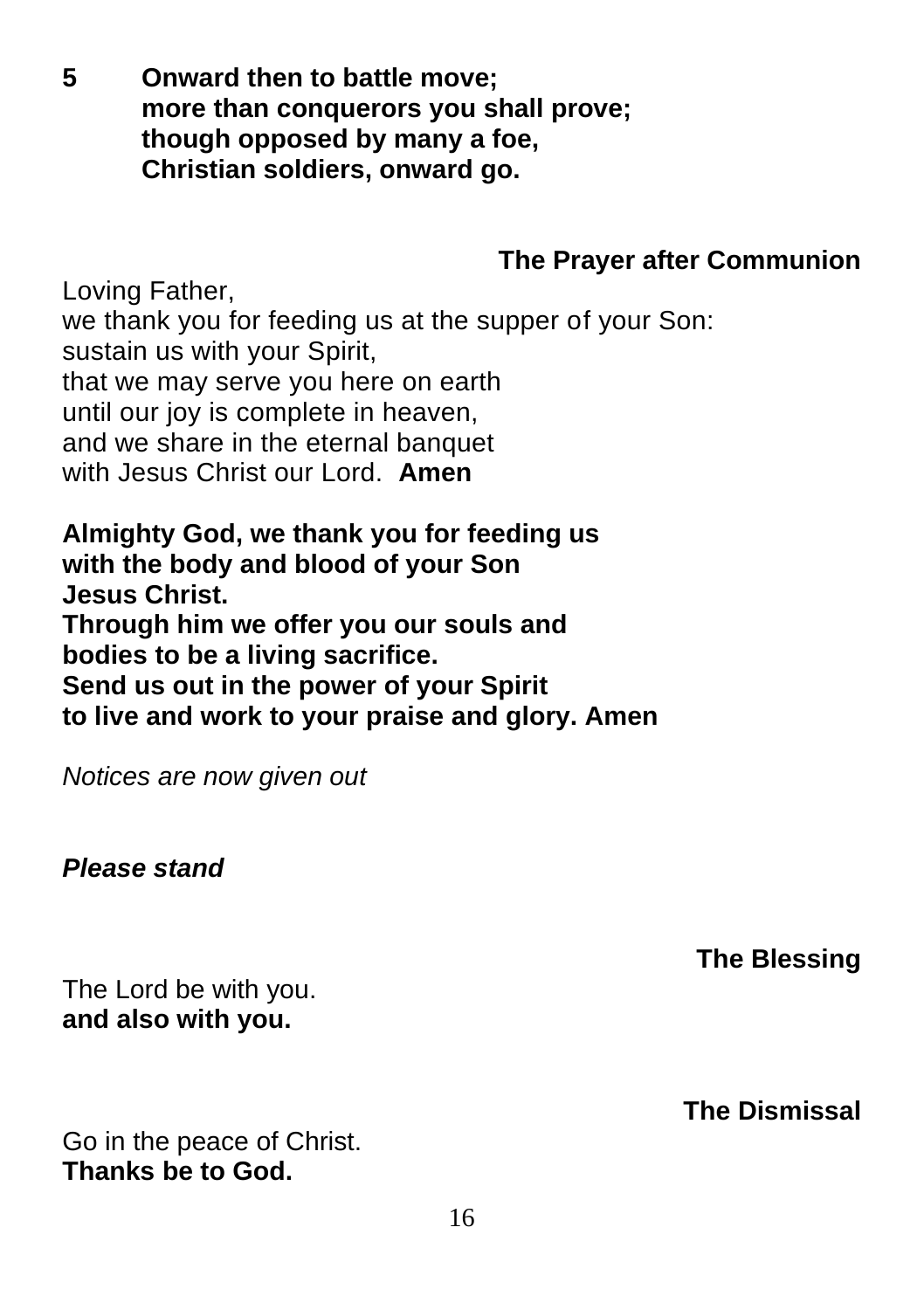**The Recessional Hymn: NEH 408 (2nd Tune Stainer) Charles Wesley (1707-1788)**

- **1 Love divine, all loves excelling, Joy of heaven to earth come down, Fix in us thy humble dwelling, All thy faithful mercies crown.**
- **2 Jesu, thou art all compassion Pure, unbounded love thou art; Visit us with thy salvation, Enter every trembling heart.**
- **3 Come, almighty to deliver, Let us all thy life receive; Suddenly return, and never, Never more thy temples leave.**
- **4 Thee we would be always blessing, Serve thee as thy hosts above, Pray, and praise thee, without ceasing, Glory in thy perfect love.**
- **5 Finish then thy new creation, Pure and spotless let us be; Let us see thy great salvation, Perfectly restored in thee:**
- **6 Changed from glory into glory, Till in heaven we take our place, Till we cast our crowns before thee, Lost in wonder, love, and praise!**

 *Concluding organ music: – "Sortie in Eb"*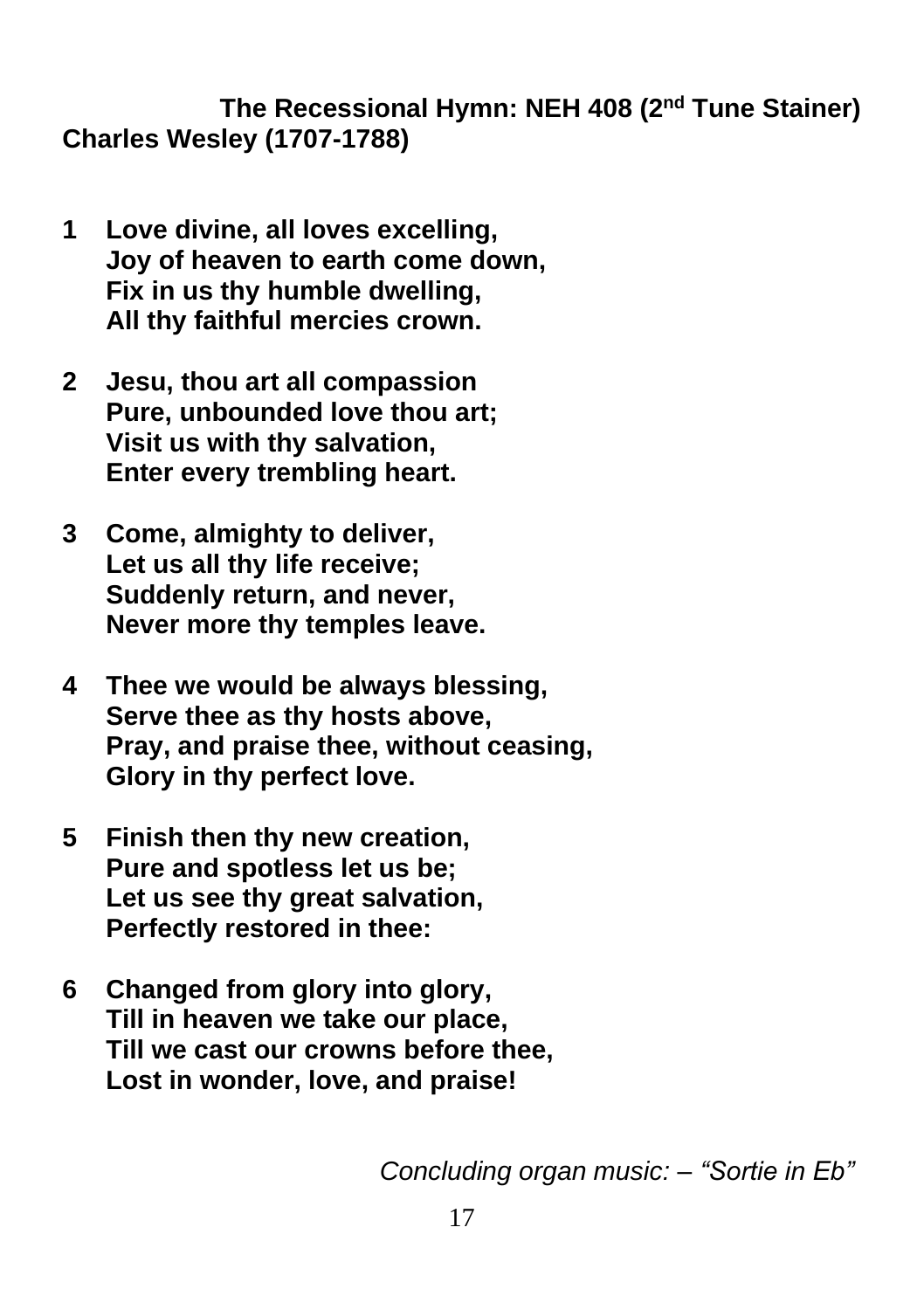#### **Church and Liturgical Diary**

**Monday 27 th June:** *St Cyril of Alexandria bishop and teacher 444* 10am -12noon The HUB meet in the Pulborough Village Hall

#### **Tuesday 28 th:** *St. Irenaeus, Bp, Martyr c200*

9.30am Morning Prayer 7pm Churches Together in Pulborough meet at St Mary's Church

## **Wednesday 29th ST PETER AND ST PAUL APOSTLES** 9.45am Morning Prayer

**10.15 am The Holy Eucharist**

#### **Thursday 30th:** *Feria*

9.30am Morning Prayer 10-11.30am Ladybirds 7pm Standing Committee meeting at The Rectory

#### **Friday 1 st:** *Feria* **12noon The Holy Eucharist** 2.30pm Iris Gravett R.I.P. Burial of Ashes The Reverend Anne Lewitt officiating

#### **Saturday 2 nd:** *Feria*

10am to 12noon Church working party

# **Sunday 3 rd: TRINITY 3 '***Green Sunday'*

#### **8am The Holy Eucharist – Book of Common Prayer 10.30am 'All Age Celebration'**

Readings: Genesis 1. vv 20-25 and Mattthew 6. vv 25-30 *Welcome for Willow Agugiaro, Hudson Shine and Nancy Windeatt*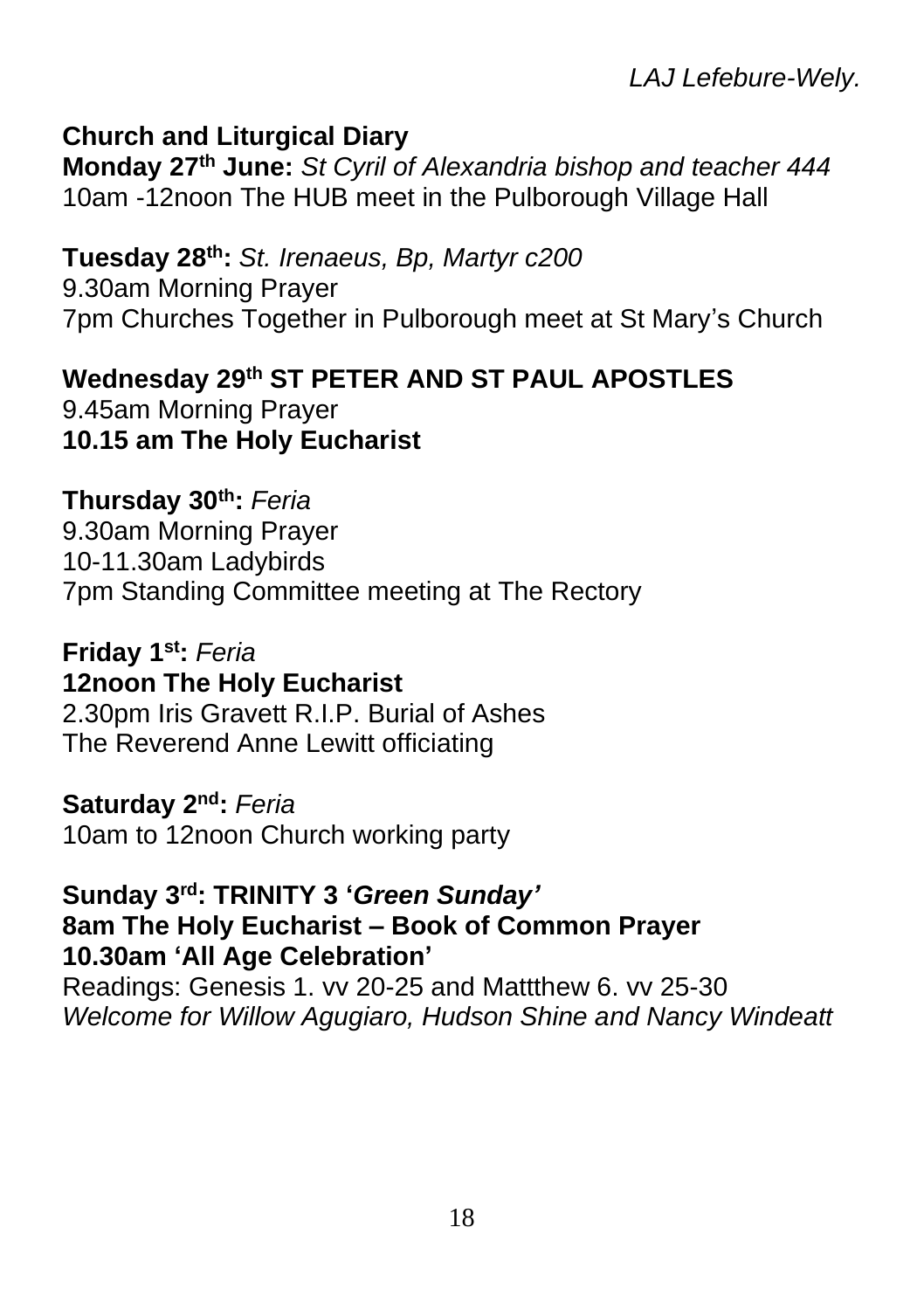# **FROM Deacon Paddy to Father Paddy**

My most sincere thank you to all whom it may concern. I was thoroughly touched by the generosity of St Mary's with the gifts. I thoroughly look forward to using these stoles throughout my ministry! Not to mention my time with you in the Autumn.

## **PLEASE REMEMBER FSW (Family Support Work) WHEN YOU GO SHOPPING**

At the present time this local charity needs jam and other breakfast spreads, rice, tinned tomatoes, toiletries and cleaning products**. They are pleased to say that they have sufficient Dried pasta and coffee.** items can be left in church or please contact Alyson Heath on **01798 873795** who will be pleased to hear from you. Thank you for your support.

# **LEAFLET SPONSORS NEEDED IN 2022**

If you have any special dates coming up for the rest of 2022 to mark an anniversary or in remembrance of a loved one, please consider sponsoring the pew leaflets.

**Sunday: 7 th or 14thAugust Sunday:16th or 23rd October Sunday: 6th , 20th or 27th November** Details from **Ann Kaiser 01798 872819**

# **FAIRTRADE STALL**

Usually Miq Kelland has him fairtrade stall on the first Sunday of the month, however, due to other commitments he will have his Fairtrade stall on **Sunday 17th July.**